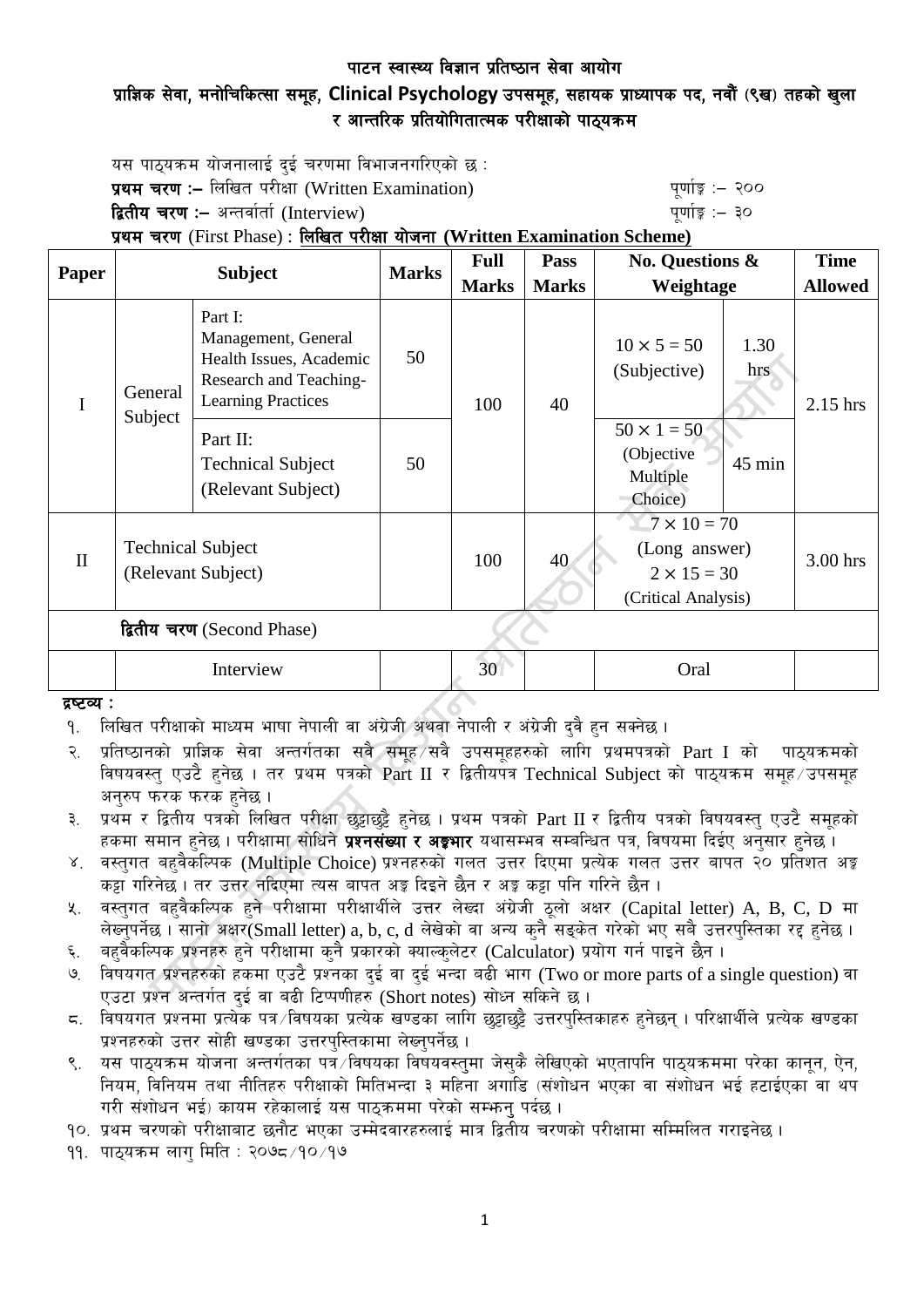# प्राज्ञिक सेवा, मनोचिकित्सा समूह, Clinical Psychology उपसमुह, सहायक प्राध्यापक पद, नवौं (९ख) तहको खुला र आन्तरिक प्रतियोगितात्मक परीक्षाको पाठ्यक्रम

# **Paper I: General Subject**

#### **Part I:**

### **(Management, General Health Issues, Academic Research and Teaching - Learning Practices) Section (A) - 25 Marks**

## 1. **Management**

- 1.1. Health care management system in Nepal and other parts of the world
- 1.2. Fundamental principles of healthcare institution and hospital management.
- 1.3. Effective hospital management principles
- 1.4. Purpose of medical and non-medical data and records
- 1.5. Ethics and responsibility of management
- 1.6. Concept of management and its application in health care including hospital
	- 1.7.1 Management: Concept, principles, functions, scope and role, level and skills of manager
		- 1.7.2 Planning: Concept, principles, nature, types, instruments and steps
	- 1.7.3 Leadership: Concept, function, leadership styles, leadership and management
	- 1.7.4 Coordination: Concept, types, techniques of effective coordination
	- 1.7.5 Communication and counselling: Concept, communication processes and barrier to effective communication, techniques for improving communication
	- 1.7.6 Decision making: Importance, types, rational process of decision making, problem solving techniques, improving decision making
	- 1.7.7 Participative management: Concept, advantage and disadvantage, techniques of participation
	- 1.7.8 Time management: Concept, essential factors and strategies for effective time management
	- 1.7.9 Conflict management: Concept, approaches to conflict, levels of conflict, causes of conflict and strategies for conflict management
	- 1.7.10 Stress management: Concept, causes and sources of stress, techniques of stress management
	- 1.7.11 Change management: Concept, sources of organizational change, resistance to change, management of resistance to change
	- 1.7.12 Appreciative inquiry: Concept, basic principle and management
	- 1.7.13 Human resource management: Concept, functions and different aspects
	- 1.7.14 Health manpower recruitment and development
	- 1.7.15 Financial management: Concept, approaches, budget formulation and implementation, Auditing and topics related to fiscal administration

# 2. **General Health Issues**

- 2.1. Present constitution of federal republic of Nepal (including health and welfare issues)
- 2.2. Organizational structure of Ministry of Health at national/federal, regional/state, district (if applicable), municipal and village council level
- 2.3. Professional council and related regulations
- 2.4. National Health Policy
- 2.5. Health Service Act and Regulation
- 2.6. Second Long term health plan
- 2.7. Health Management Information System, forms, indicators, annual reports
- 2.8. Human Development Indices, Sustainable Development Goals
- 2.9. Health volunteers in the national health system, its rationale, use and effectiveness
- 2.10. Local governance and community participation in health service delivery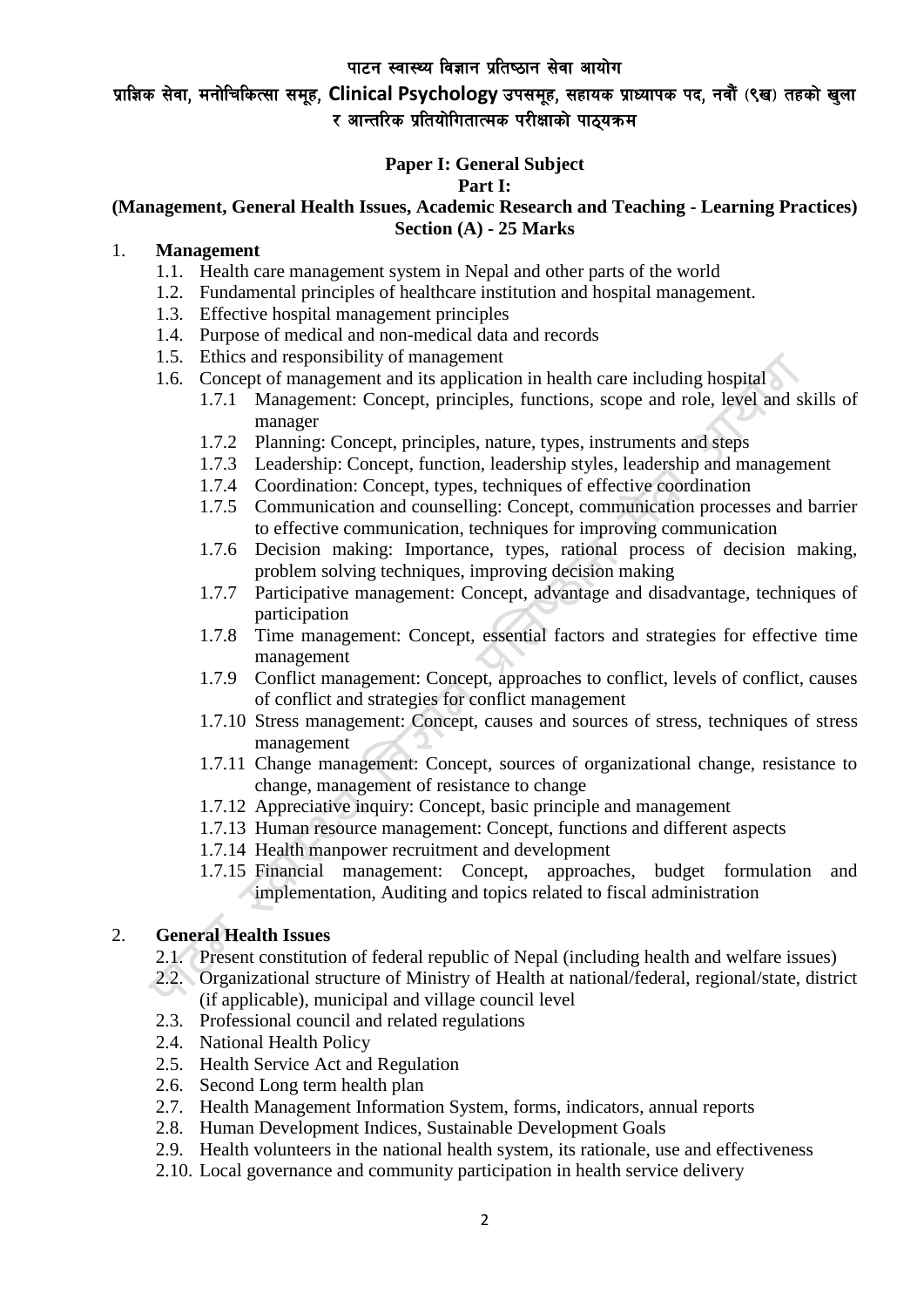# प्राज्ञिक सेवा, मनोचिकित्सा समूह, Clinical Psychology उपसमूह, सहायक प्राध्यापक पद, नवौं (९ख) तहको खुला र आन्तरिक प्रतियोगितात्मक परीक्षाको पाठ्यक्रम

- 2.11. Health Insurance and financing in health care
- 2.12. Alternative health care system: Ayurveda, homeopathy, Unani, Chinese etc.
- 2.13. Indigenous and traditional faith health and health practices
- 2.14. International Health Agencies: Roles and responsibilities of WHO, UNICEF, UNFPA, Inter-agency relationships, Government-agency coordination: Joint Annual Review meeting
- 2.15. Supervision, types and its usage in health sector
- 2.16. Monitoring and evaluation system in health sector
- 2.17. National Health Training Centre
- 2.18. National and International Disaster Plan, Coordination
- 2.19. Patan Academy of Health Sciences Act, Mission, Goals, Organogram
- 2.20. Scope and function of Patan Academy of Health Sciences executive bodies (senate, executive committee, academic council, faculty board, hospital management committee, subject committee), various other committees

#### **Section (B) - 25 Marks**

## 3. **Academic Research**

- 3.1 Ethics, Bio-ethics and Professionalism
- 3.2 Human dignity and Human Right
- 3.3 Benefit and Harm
- 3.4 Autonomy and Individual responsibility
- 3.5 Consent and capacity to consent
- 3.6 Privacy and confidentiality
- 3.7 Respect for humans and personal integrity
- 3.8 Non-discrimination and non-stigmatization
- 3.9 Respect for cultural diversity and pluralism
- 3.10 National Health Research Council (NHRC) and its guidelines
- 3.11 Research process: ethical research proposal development, research principles, methods and materials, conclusion/recommendation/lesson learnt, commonly used referencing styles
- 3.12 IRB/IRC forms, types, use, importance; getting IRB/IRC clearance
- 3.13 Ethics on research methodology: sample selection, sample size calculation, ensuring reliability and validity of the instruments as well as methods proposed for health research
- 3.14 Quantitative and Qualitative studies
- 3.15 Data analysis (data visualization, descriptive statistics, inferential statistics with statistical hypotheses and appropriate tools/methods for quantitative studies; theme and code generation, thematic analysis, content analysis, grounded theory for qualitative and triangulation for mixed method studies)
- 3.16 Research ethics on vulnerable and non-vulnerable population
- 3.17 Research proposal/protocol/publication:
- 3.18 Publication ethics, plagiarism including self-plagiarism

# 4. **Teaching - Learning, Assessment and Evaluation**

- 4.1 Lancet Commission Report on Education of Health Professionals
- 4.2 Adult learning: Theories, principles, use, importance and outcomes, Adragogy vs. Pedagogy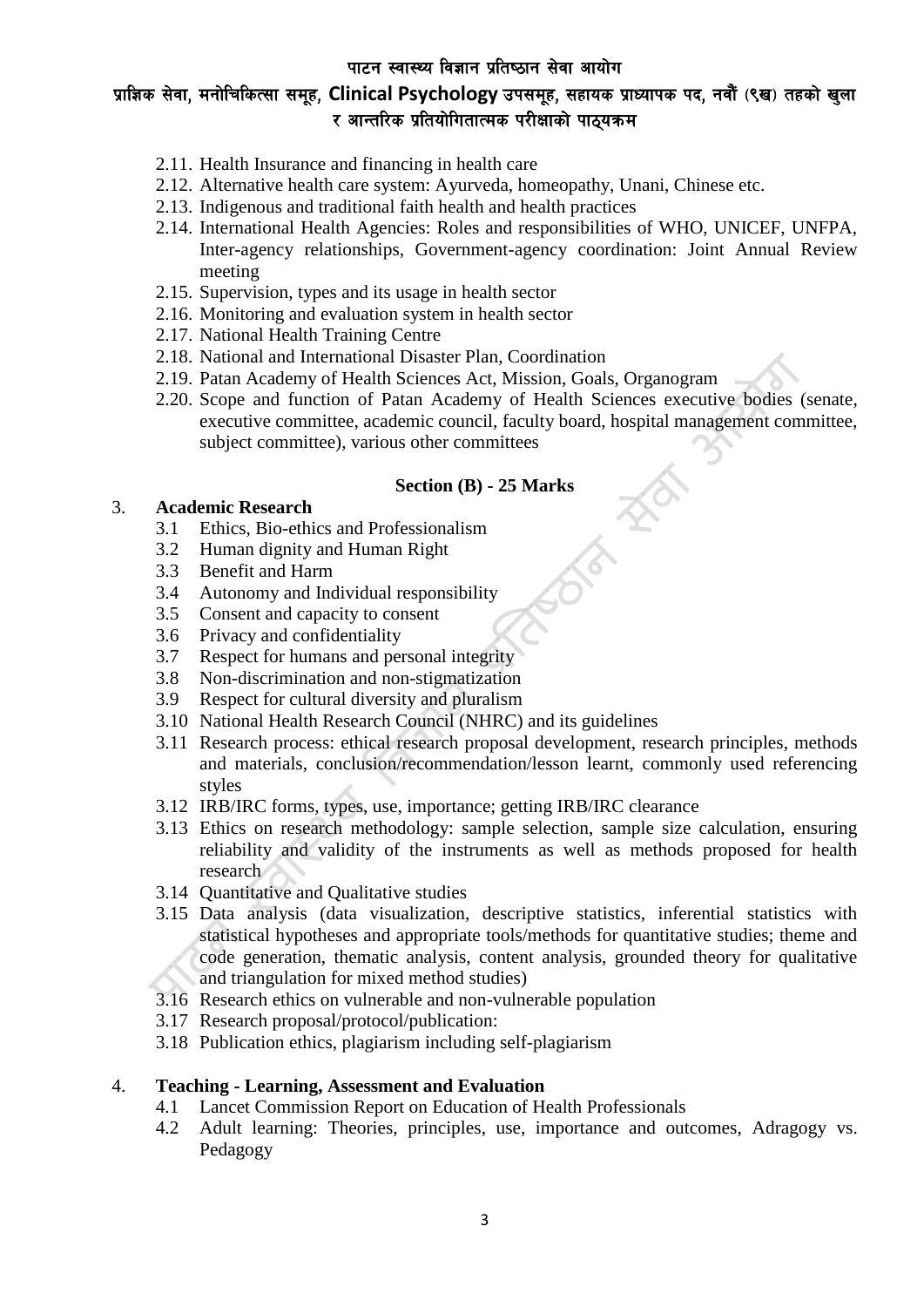# प्राज्ञिक सेवा, मनोचिकित्सा समूह, Clinical Psychology उपसमुह, सहायक प्राध्यापक पद, नवौं (९ख) तहको खुला र आन्तरिक प्रतियोगितात्मक परीक्षाको पाठयक्रम

- 4.3 Conventional teaching learning: Didactic lectures, Teacher centred approaches, use and importance
- 4.4 Surface learning, deep learning and metacognition
- 4.5 Integrated teaching: Genesis, use, importance and outcomes
- 4.6 Problem-based learning: Genesis, use, importance and outcomes
- 4.7 SPICES model its use, importance and outcomes
- 4.8 Socialization, self-directed learning, mentoring, role model
- 4.9 Community orientation/community posting, re-orientation of medical education camp, community based learning and community engaged teaching-learning methods/models, use, importance and outcomes
- 4.10 Outcome Based Education (Competency-based Medical/Health Professions Education): Genesis, use, importance and outcomes
- 4.11 Experiential learning, Reflective practice, Feedback and feed-forward, Situated learning, Co-operative learning, Communities of practice
- 4.12 Assessment of students
	- 4.12.1 Blueprinting (Table and specification) : use, importance and outcomes
	- 4.12.2 Bloom's taxonomy of cognitive, psychomotor and affective domains, use and importance
	- 4.12.3 Diagnostic, Formative, Summative and Professional exams
- 4.13 Assessment of knowledge: Selection methods like Multiple Choice Questions, Extended Matching Items and supply methods like Short Answer Question, Problem Based Question, Long Answer Question with or without model answers and marking schemes, unstructured, semi-structured and structured viva-voce examination, advantages and limitations, use and importance, outcomes and its use in quality control
- 4.14 Assessment of performance (in-vitro): Direct observation of skills in the simulated setting, lab, ward etc. with or without checklist, Objective Structured Practical Examination, Objective Structured Clinical Examination, Standardized patients, use and importance, analysis, quality assurance, outcomes and its use in quality control
- 4.15 Assessment of performance (in-vivo): Mini-Clinical Evaluation Exercise (Mini-CEX), Direct Observation of Procedural Skills (DOPS), Case-Based Discussion (CbD), OSATS/ PBA, Multi-Source feedback (360 degree evaluation) use and importance for competency based health professions education, analysis, quality assurance, outcomes and its use in quality control
- 4.16 Assessment of observable behaviours in small groups e.g. Problem Based Learning sessions, Community Based Learning and Education sessions, Clinical clerkship rotations
- 4.17 Evaluation: Difference between assessment and evaluation, theory of change and its use in health professions education, process and outcome evaluation, qualitative, quantitative and mixed methods used in evaluation of health professions education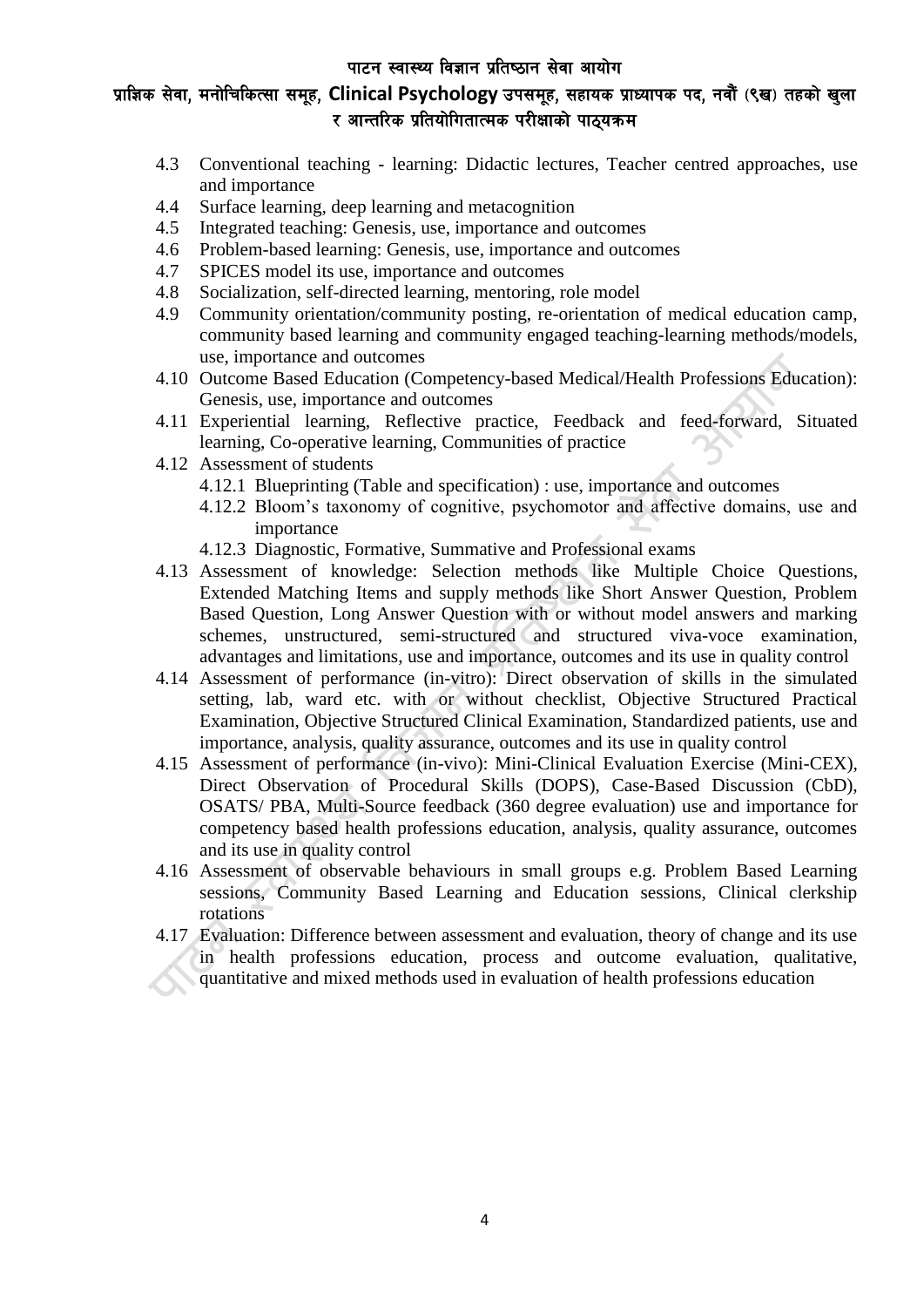प्राज्ञिक सेवा, मनोचिकित्सा समूह, Clinical Psychology उपसमूह, सहायक प्राध्यापक पद, नवौं (९ख) तहको खुला र आन्तरिक प्रतियोगितात्मक परीक्षाको पाठ्यक्रम

# **Paper I**

# **Part II: Technical Subject**

# **Section (C) - 25 Marks**

# 1. **Psychosocial Foundations of Behavior**

- 1.1 Scope of clinical psychology
	- 1.1.1 History and growth
	- 1.1.2 Current issues and trends
	- 1.1.3 Ethical and legal issues; Code of conduct
- 1.2 Mental health and illness
	- 1.2.1 Mental health care past and present
	- 1.2.2 Stigma and attitude towards mental illness
	- 1.2.3 Concept of mental health and illness
	- 1.2.4 Perspectives psychodynamic, behavioral, cognitive, humanistic, existential and biological models of mental health/illness
- 1.3 Epidemiology
	- 1.3.1 Socio-cultural correlates of mental illness, mental health, psychological wellbeing and quality of life
- 1.4 Self and relationships
	- 1.4.1 Self-concept, self-image, self-perception and self-regulations in mental health and illness
	- 1.4.2 Learned helplessness and attribution theories
	- 1.4.3 Social skill model; interpersonal and communication models of mental illness; stress diathesis model,
	- 1.4.4 Resilience, coping and social support
- 1.5 Family influences
	- 1.5.1 Early deprivation and trauma
	- 1.5.2 Neglect and abuse
	- 1.5.3 Attachment; separation
	- 1.5.4 Inadequate parenting styles, Marital discord and divorce
	- 1.5.5 Maladaptive peer relationships; communication style
	- 1.5.6 Family burden
	- 1.5.7 Emotional adaptation; expressed emotions and relapse
- 1.6 Societal influences
	- 1.6.1 Discrimination in race, gender and ethnicity
	- 1.6.2 Social class and structure, poverty and unemployment
	- 1.6.3 Prejudice, social change and uncertainty, urban stressors
	- 1.6.4 Crime and delinquency; social tension & violence
	- 1.6.5 Torture & terrorism
	- 1.6.6 Culture shock; migration
- 1.7 Disability
	- 1.7.1 Psychosocial models of disability
	- 1.7.2 Impact, needs and problems
	- 1.7.3 Issues related to assessment/ certification of disability areas and measures
- 1.8 Rehabilitation
	- 1.8.1 Approaches and interventions in the rehabilitation processes
	- 1.8.2 Models of adaptation to disability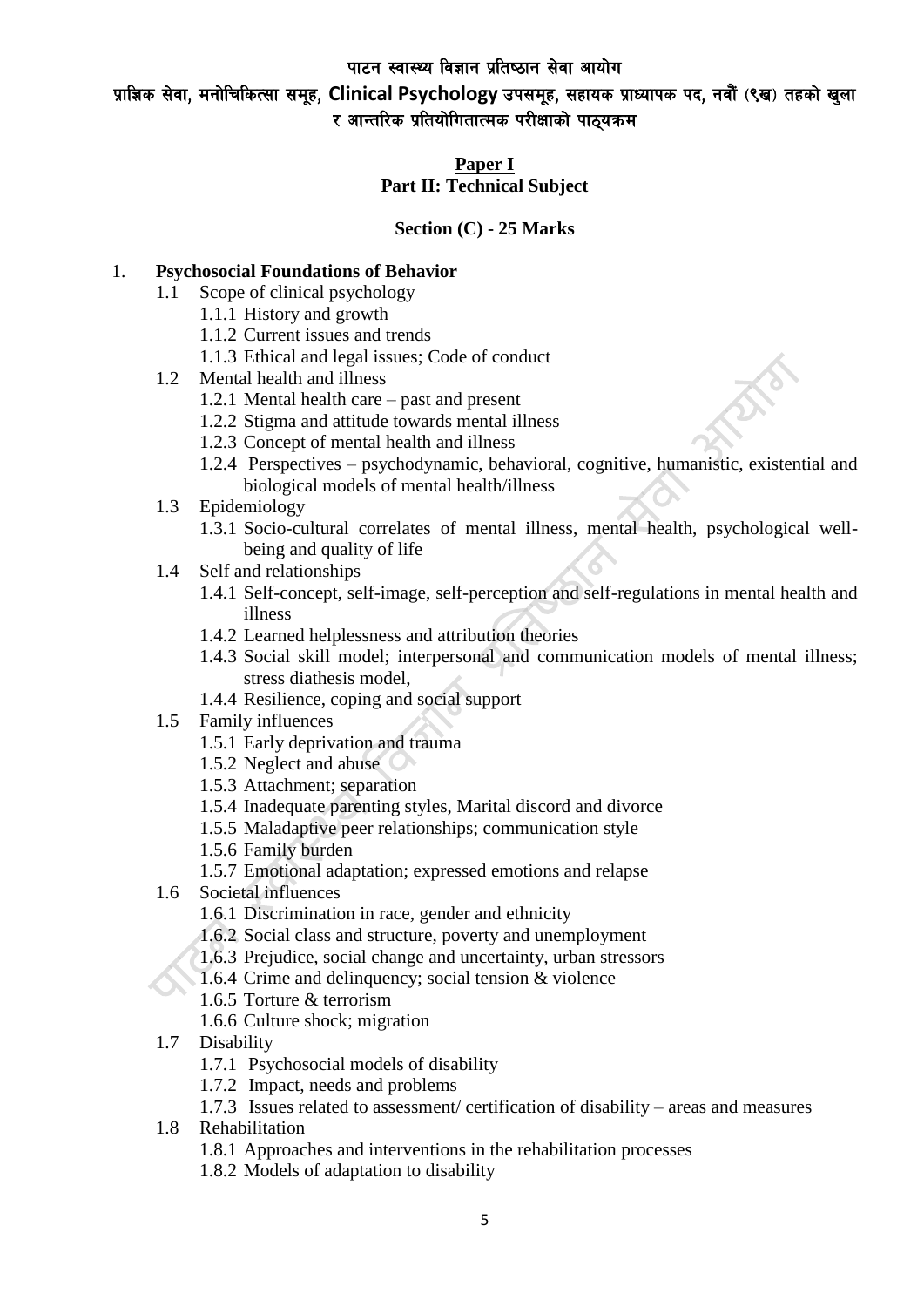# प्राज्ञिक सेवा, मनोचिकित्सा समूह, Clinical Psychology उपसमूह, सहायक प्राध्यापक पद, नवौं (९ख) तहको खुला र आन्तरिक प्रतियोगितात्मक परीक्षाको पाठ्यक्रम

- 1.8.3 Family and caregivers issues
- 1.8.4 Rights of mentally ill; empowerment issues; support to recovery
- 1.9 Policies and Acts
	- 1.9.1 Rehabilitation Policies and Acts
	- 1.9.2 Ethical and forensic issues in psychiatry practice
	- 1.9.3 Assistance, concessions, social benefits and support from government and voluntary organizations Contemporary challenges
	- 1.9.4 Rehabilitation ethics and professional code of conduct

# 2. **Psychopathology**

- 2.1 Introduction to psychopathology
	- 2.1.1 Definition and concepts of normality and abnormality
	- 2.1.2 Clinical criteria of abnormality
	- 2.1.3 Continuity (dimensional) versus discontinuity (categorical) and prototype models of psychopathology; classification and taxonomies – reliability and utility
	- 2.1.4 Classificatory systems, currently in use and their advantages and limitations
	- 2.1.5 Approach to clinical interviewing and diagnosis
	- 2.1.6 Case history; mental status examination; organization and presentation of psychiatric information; diagnostic formulation
- 2.2 Psychological theories
	- 2.2.1 Psychodynamic, behavioral, cognitive, humanistic, interpersonal, psychosocial and other prominent theories/models of principal clinical disorders and problems, viz. anxiety, obsessive-compulsive, somatoform, dissociative, adjustment, sexual, substance use, personality, suicide, childhood and adolescence, psychotic, mood disorders, and culture-specific disorders
- 2.3 Concept of mental health and illness
	- 2.3.1 Nosology and taxonomy of mental illness
	- 2.3.2 Social identity and stratification
	- 2.3.3 Concept of cognition, emotion, personality, motivation and their disorders

#### 3. **Statistics and Research Methodology**

- 3.1 Problems in measurement in behavioral sciences
- 3.2 Concept of probability & Sampling
- 3.3 Hypothesis testing
- 3.4 Tests of significance: Parametric tests, Non-parametric tests
- 3.5 Experimental design: Randomization, replication
- 3.6 Epidemiological studies: Prevalence and incidence; Prospective and retrospective studies; sensitivity, specificity, predictive values; Risk Estimation
- 3.7 Multivariate analysis: Multiple regressions, logistic regression,
- 3.8 Sample size estimation; Qualitative analysis of data

#### 4. **Biological Foundations of Behavior: Anatomy, Physiology and Biochemistry of CNS**

- 4.1 Anatomy of the brain, Cells of the nervous system (neurons, supporting cells, bloodbrain barrier)
- 4.2 Biochemical, metabolic and genetic aspect of major mental disorders, mental retardation and behavioural disorders
- 4.3 Neurobiology of sensory-motor systems and internal environment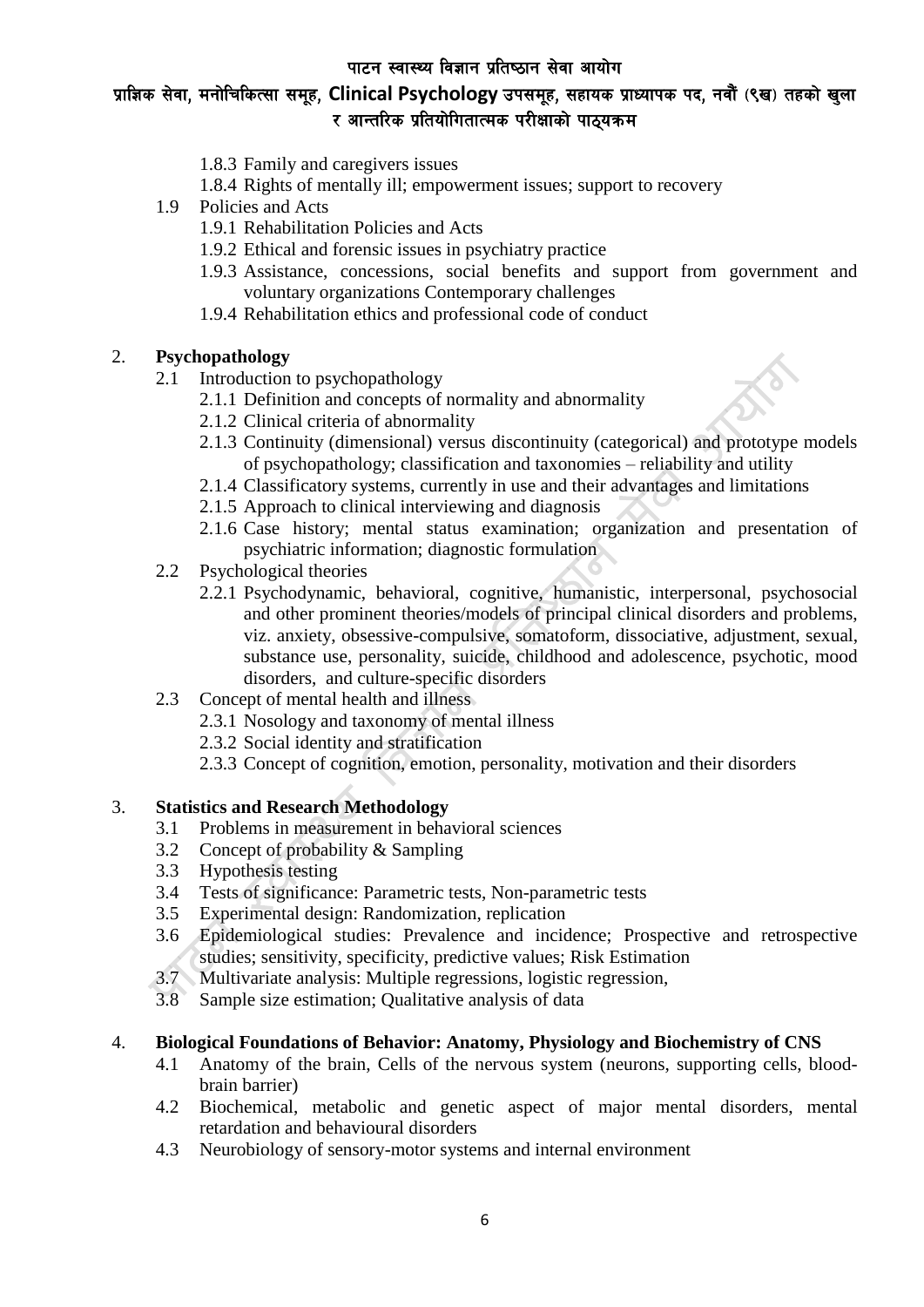# प्राज्ञिक सेवा, मनोचिकित्सा समूह, Clinical Psychology उपसमूह, सहायक प्राध्यापक पद, नवौं (९ख) तहको खुला र आन्तरिक प्रतियोगितात्मक परीक्षाको पाठ्यक्रम

- 4.4 Role of limbic, autonomic and the neuroendocrine system in regulating the internal environment reticular formationand other important neural substrates regulating the state of sleep/wakefulness
- 4.5 Neurological aspects of drives, motivation, hunger, thirst, sex, emotions, learning and memory
- 4.6 Role of neurotransmitters and neuromodulators (acetylcholine, monoamines, amino acids, peptides, lipids) in various aspects of behaviour including learning and memory

## **Section (D) - 25 Marks**

## 5. **Psychiatric Disorders**

- 5.1 Clinical features, etiology, types and management of:
	- 5.1.1 Disorders of consciousness, attention, motor behavior, orientation, experience of self, speech, thought, perception, emotion, and memory.
	- 5.1.2 Psychoses: Schizophrenia, affective disorders, delusional disorders and other forms of psychotic disorders
	- 5.1.3 Neurotic, stress-related and somatoform disorders:
	- 5.1.4 Disorders of personality and behavior: Specific personality disorders; mental & behavioral disorders due to psychoactive substance use; habit and impulse disorders; sexual disorders and dysfunctions
	- 5.1.5 Organic mental disorders: Dementia, delirium and other related conditions with neuralgic and systemic disorders
	- 5.1.6 Behavioral, emotional and developmental disorders of childhood and adolescence
	- 5.1.7 Mental retardation
	- 5.1.8 Neurobiology of mental disorders: Neurobiological theories of psychosis, mood disorders, suicide, anxiety disorders, substance use disorders and other emotional and behavioral syndromes
- 5.2 Therapeutic approaches:
	- 5.2.1 Drugs, ECT, psychosurgery, psychotherapy, and behavior therapy, preventive and rehabilitative strategies, sheltered workshop, daycare, and institutionalization
- 5.3 Consultation-liaison psychiatry: Psychiatric consultation in general hospital; primary care setting
- 5.4 Special populations/Specialties:
	- 5.4.1 Geriatric, terminally ill, HIV/AIDS, suicidal, abused, violent and non-cooperative patients; psychiatric services in community, and following disaster/calamity
- 5.5 Tests of cognitive functions
	- 5.5.1 Bender gestalt test; Wechsler memory scale; PGI memory scale; Wilcoxen cord sorting test, Bhatia's battery of performance tests of intelligence; Binet's test of intelligence (locally standardized); Raven's progressive matrices (all versions); Wechsler adult intelligence scale – Indian adaptation (WAPIS Ramalingaswamy's), WAIS-R
- 5.6 Tests for diagnostic clarification
	- 5.6.1 Rorschach psychodiagnostics, Tests for thought disorders, Personality inventory
	- 5.6.2 Screening instruments such as GHQ, hospital anxiety/depression scale etc. to detect psychopathology
- 5.7 Tests for adjustment and personality assessment: Questionnaires and inventories; Projective tests
- 5.8 Rating scales